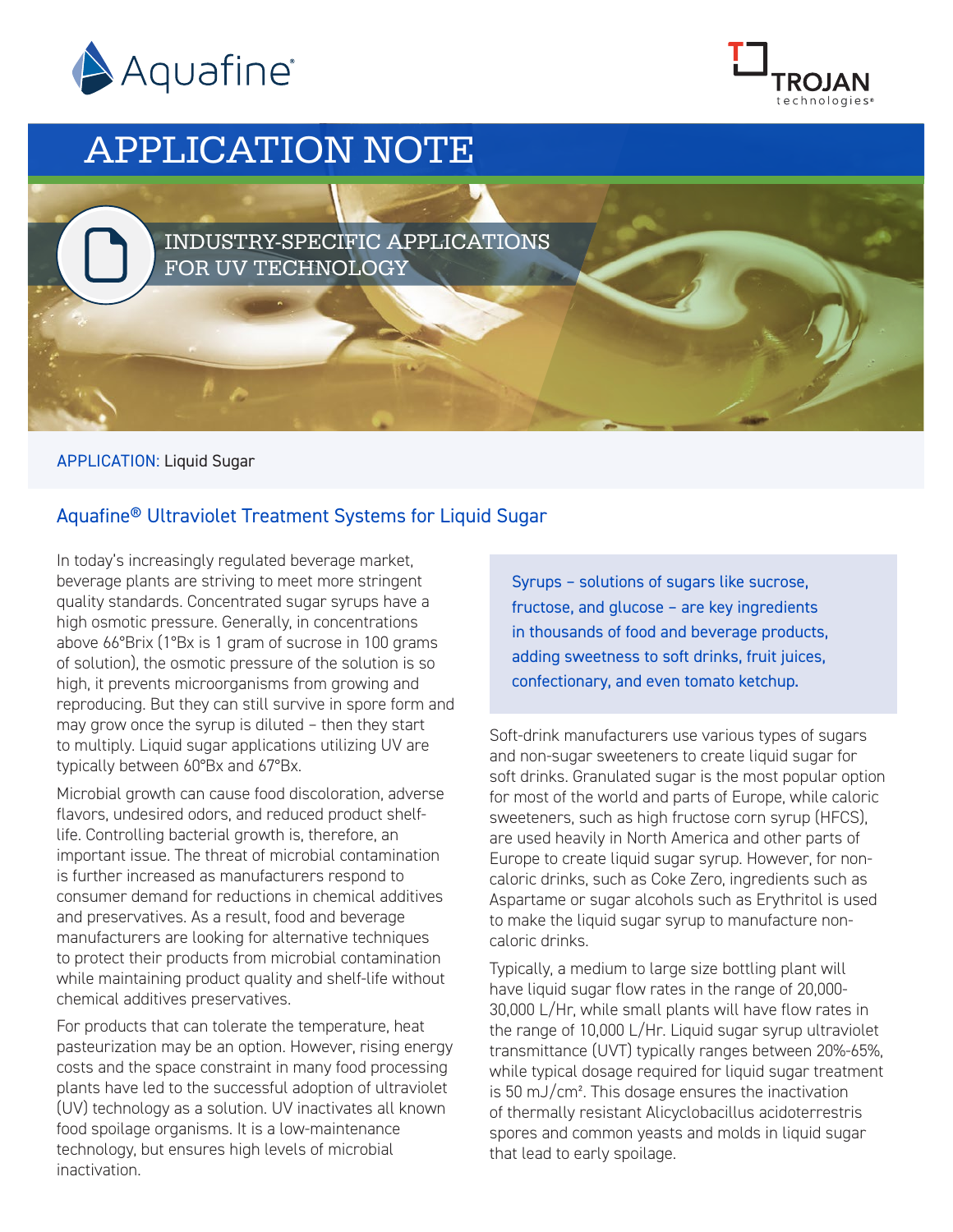

# LIQUID SUGAR







### How UV Works for Liquid Sugar

UV is the part of the electromagnetic spectrum between visible light and X-rays. The specific portion of the UV spectrum between 200-400nm (known as UVC) has a strong microbial inactivation effect, with peak effectiveness at 265nm.

At these wavelengths, UV inactivates microorganisms by penetrating their cell membranes and damaging the DNA, making them unable to reproduce. UV is able to inactivate a wide range of microorganisms, including thermophilic spores that are tolerant to pasteurization. UV treatment is a proven technology, having been first applied to sugar solutions in the 1980s. Our UV systems have been successfully installed on liquid sugar applications by leading brands including AB InBev, Refresco, Coca-Cola, and Pepsi.

A typical UV system consists of one or several UV lamps housed in protective quartz sleeves and mounted within a cylindrical stainless-steel chamber. The liquid to be treated enters at one end and passes along the entire length of the chamber before exiting at the other end. Many liquids can be effectively treated using UV, including viscous sugar syrups, raw municipal water, filtered process water, and beverages.

Aquafine UV systems are optimized to treat liquids which have a low UV transmittance (i.e. low depth of UV penetration in a fluid) by forcing the liquid to be exposed closer to the lamps for a longer time period to receive higher doses of UV energy. Our systems are designed to treat liquid sugar with UV in dark fluids with high osmotic pressure, glucose, and sucrose. The two natural sugars that are used most often are fructose and sucrose. Fructose is produced from fruits and corn and is generally less expensive than sucrose, while sucrose is made from cane sugar and contains both glucose and fructose. UV works well on fructose and sucrose applications.

### Benefits of UV

- Increases product quality and shelf life
- Reduces food discoloration
- Helps maintain flavor
- Cost-effective vs. pasteurization